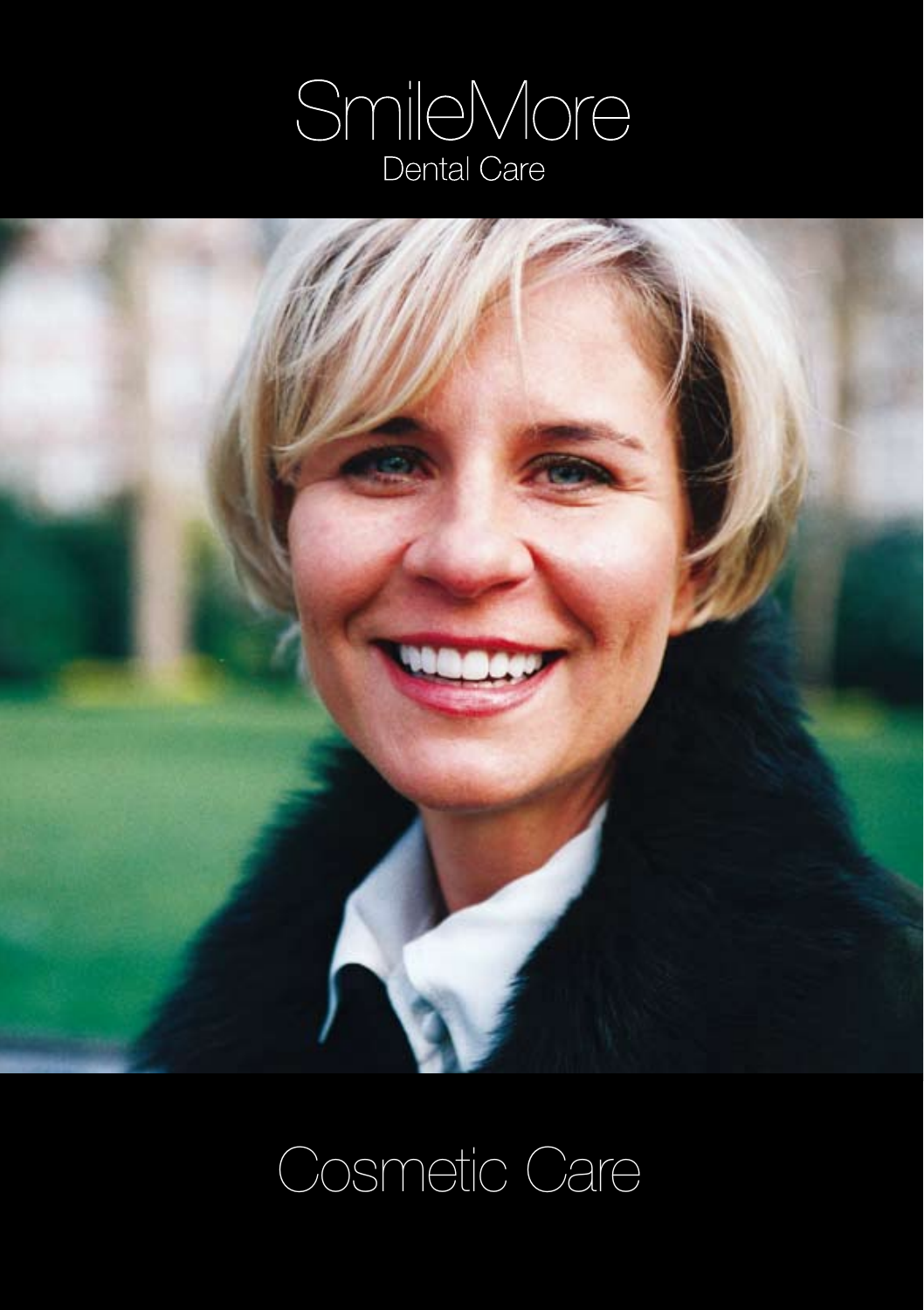### At Smilemore Dental Care we believe everyone should feel confident about their teeth and be happy with their smile!

Beautiful smiles give people confidence. Both women and men with great smiles feel attractive, often look younger and are able to enjoy meeting and talking to people.

For some people though smiling isn't easy, because they feel self-conscious about their teeth. Maybe they are discoloured, crooked, or they have one or more teeth missing. Often they hide their smiles behind a hand or keep their lips closed. If you are one of these people then maybe we can help you overcome your worries and create a healthy, pleasing smile you'll be proud of.



Dr Paul Abrahams: "I am passionate about cosmetic dentistry and believe everyone deserves a smile they can be confident and proud of."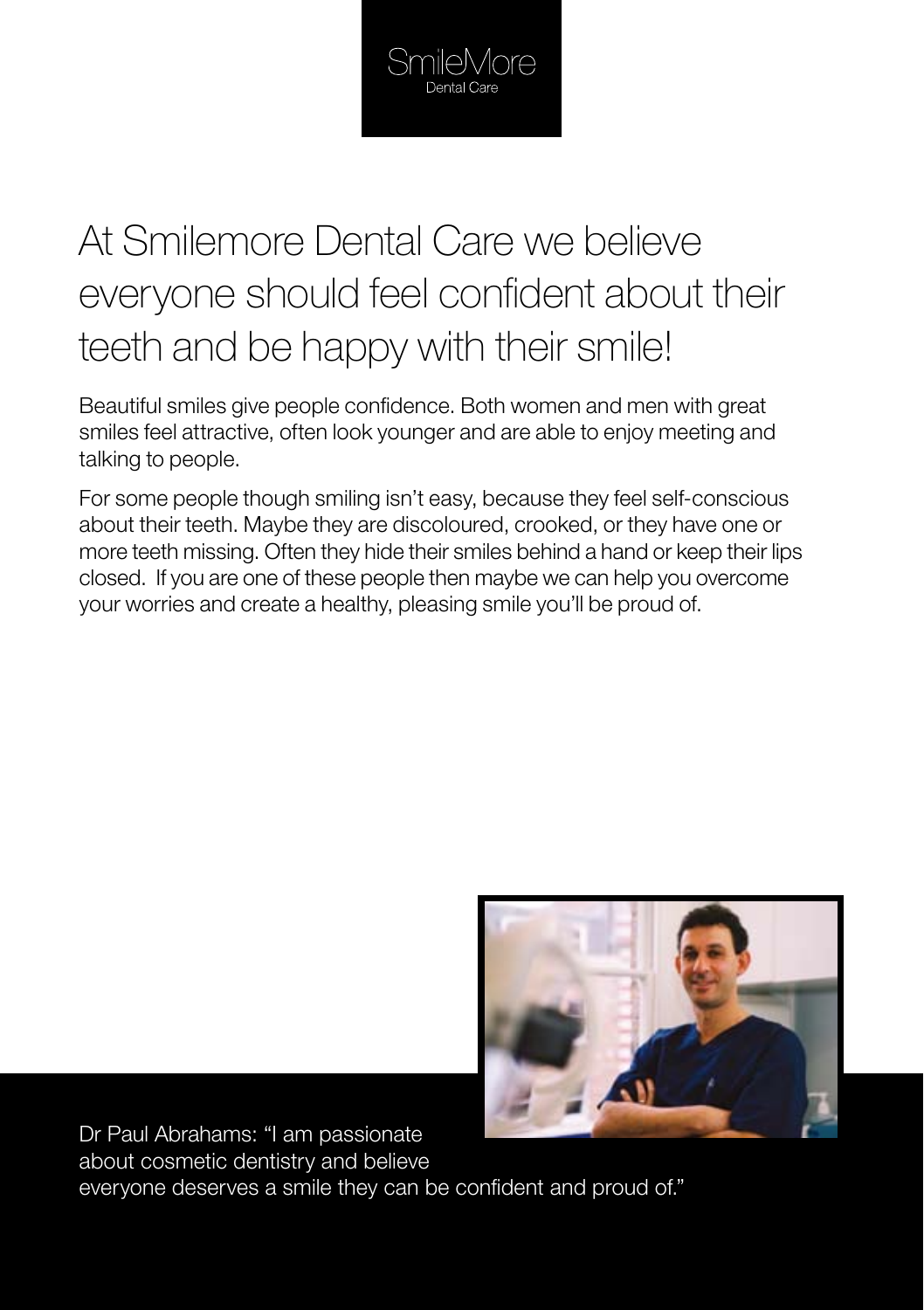

### **Smile With Confidence**

Dr Paul Abrahams has a special interest in cosmetic dentistry. He trained at Guy's Dental Hospital and also with some of America's leading cosmetic dentists. He is a member of the British Academy of Cosmetic Dentistry and is committed to on-going training and qualifications to ensure he remains at the leading edge of this specialised field.

### **Teeth Can Be Corrected**

Using very thin porcelain veneers bonded to teeth, imperfections such as discolouration, rotated or misaligned teeth can be corrected. The results from even the smallest procedure, involving as little as one tooth, can be dramatic and smile transforming.

Achieving the smile of your dreams involves a step 'diagnostic' process, which allows you to see what you teeth will like after any treatment. Highly accurate impressions are taken of your teeth and a full range of photographs recorded. Other detailed measurements are taken of your 'bite' and the facial muscles and joints are examined thoroughly. In the technician's laboratory, models are made and placed on a three dimensional 'bite simulator'. We can then predictably plan and design your new smile and demonstrate on the models the final new smile before commencing treatment. This ensures good functionality of your teeth, so they work effectively and comfortably for you as well as looking good.

Please see our some of our smile makeovers on our website:

#### **www.smilemoredentalcare.com**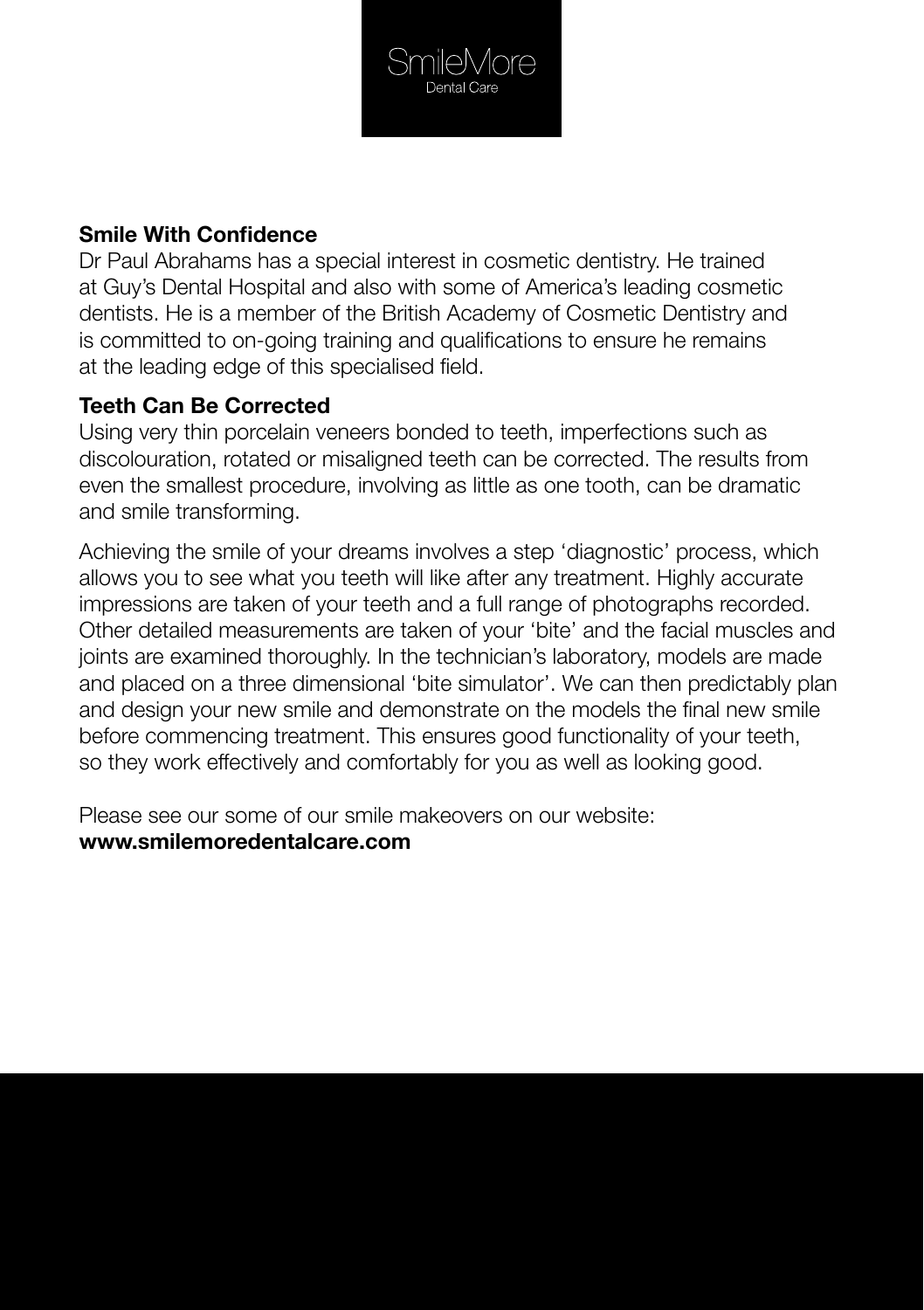

### **A Perfect Solution**

Changing your smile can range in complexity from simply 'tooth whitening' and 'resin bonding' to providing a number of porcelain veneers. We pride ourselves on working with you to decide how much treatment you require and discussing the full range of options available to you. All financial aspects of your treatment will be detailed, including options for payment.

Invisalign 'invisible' orthodontic aligners are a convenient and discreet way of making teeth straighter. These aligners can be worn full time without being visible. A perfect solution to conventional metal 'railway tracks' for reducing crowded teeth. For further information see www.invisalign.co.uk.

One of our most popular treatments is tooth whitening. This can have an amazing effect on your smile, making you look younger by getting rid of stains caused by tea, coffee, red wine and even smoking.

Our tooth whitening system, Zoom Advanced, is a market leader in the USA and can whiten your teeth within an hour. Having carried out extensive research we believe this to be the most gentle and effective procedure on the market. It has given outstanding and consistent results for our patients.

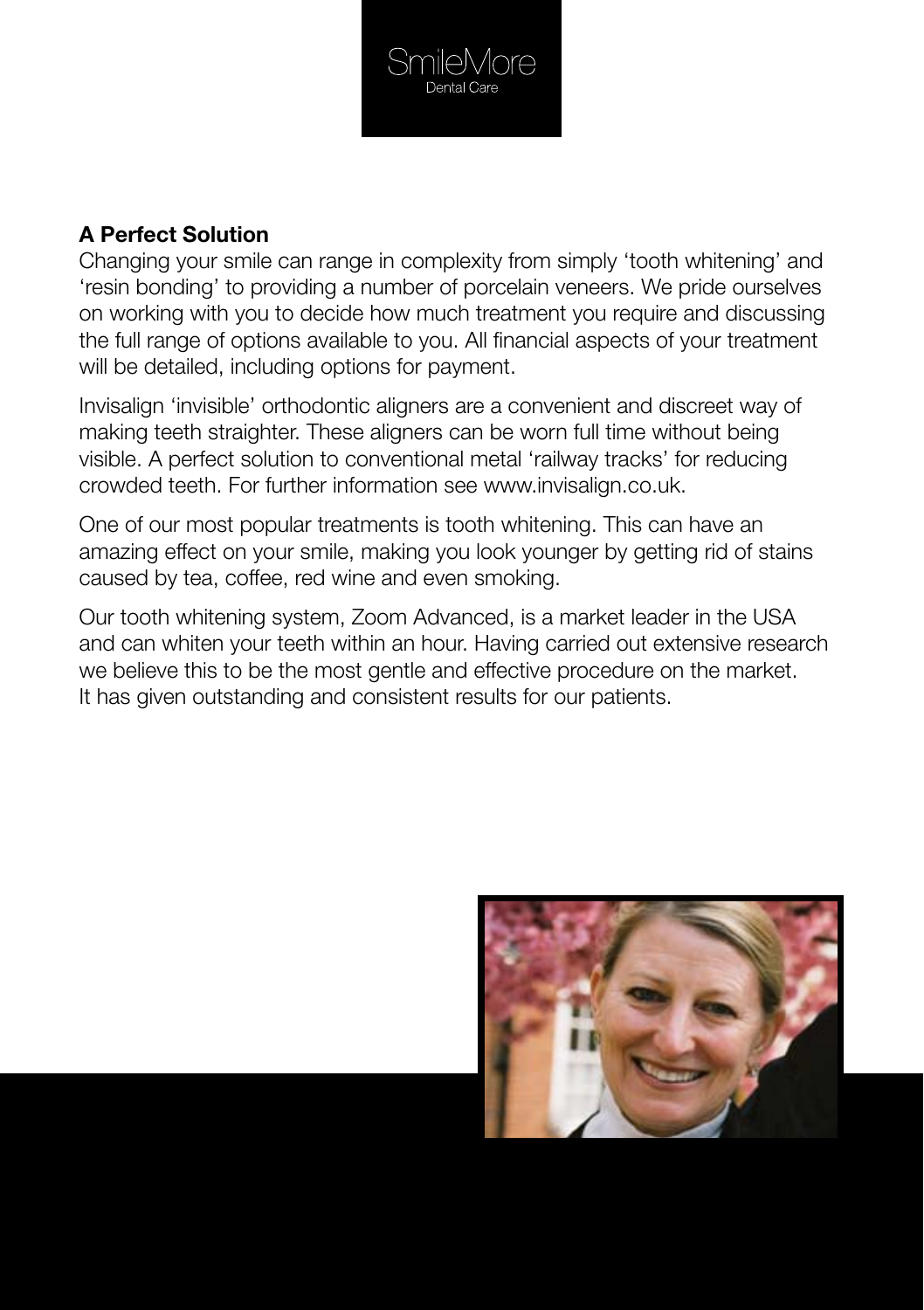

### **Discover More About Your Smile**

We recognise that all of our cosmetic treatments represent a big decision for our patients, both in terms of the work to be carried out and investment. Let us know if this is an area of our work you are interested in, even if it's for the future. We can evaluate your smile with you and help you reach the right decision about any treatment you might be considering.

After you have undergone any cosmetic work with us, we also provide a superb after-care programme so your investment is guaranteed to make you smile more for a very long time.

### **Cosmetic Facial Rejuvenation**

At SmileMore Dental Care we can also help with treatments to help combat the ageing process.

Paul is also a qualified facial aesthetic practitioner and can deliver a number of treatments that can help reduce the appearance of facial lines and wrinkles. Dentists are required to have expert knowledge of head and neck anatomy and physiology, so they are ideally placed to offer facial cosmetic treatments. We would be happy to help advise you on the options available.

## You're never fully dressed without a smile.